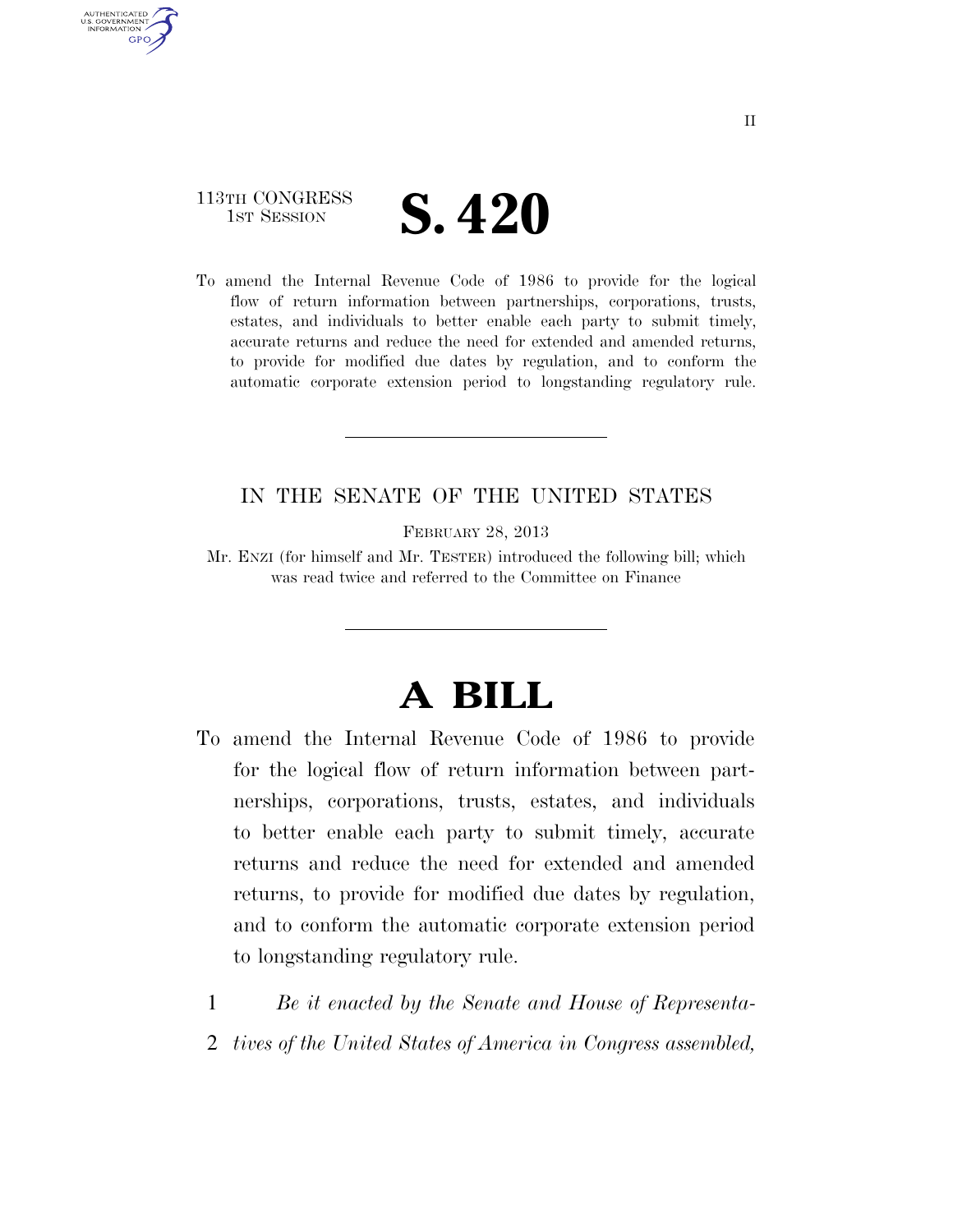$\mathfrak{D}$ 

#### **SECTION 1. SHORT TITLE; REFERENCE.**

 (a) SHORT TITLE.—This Act may be cited as the ''Tax Return Due Date Simplification and Modernization Act of 2013''.

 (b) REFERENCE.—Except as otherwise expressly pro- vided, whenever in this Act an amendment or repeal is expressed in terms of an amendment to, or repeal of, a section or other provision, the reference shall be consid- ered to be made to a section or other provision of the In-ternal Revenue Code of 1986.

 **SEC. 2. NEW DUE DATE FOR PARTNERSHIP FORM 1065, S CORPORATION FORM 1120S, AND C CORPORA-TION FORM 1120.** 

(a) PARTNERSHIPS.—

 (1) IN GENERAL.—Section 6072 is amended by adding at the end the following new subsection:

 ''(f) RETURNS OF PARTNERSHIPS.—Returns of part- nerships under section 6031 made on the basis of the cal- endar year shall be filed on or before the 15th day of March following the close of the calendar year, and such returns made on the basis of a fiscal year shall be filed on or before the 15th day of the third month following the close of the fiscal year.''.

24 (2) CONFORMING AMENDMENT.—Section 6072(a) is amended by striking "6017, or 6031" and inserting ''or 6017''.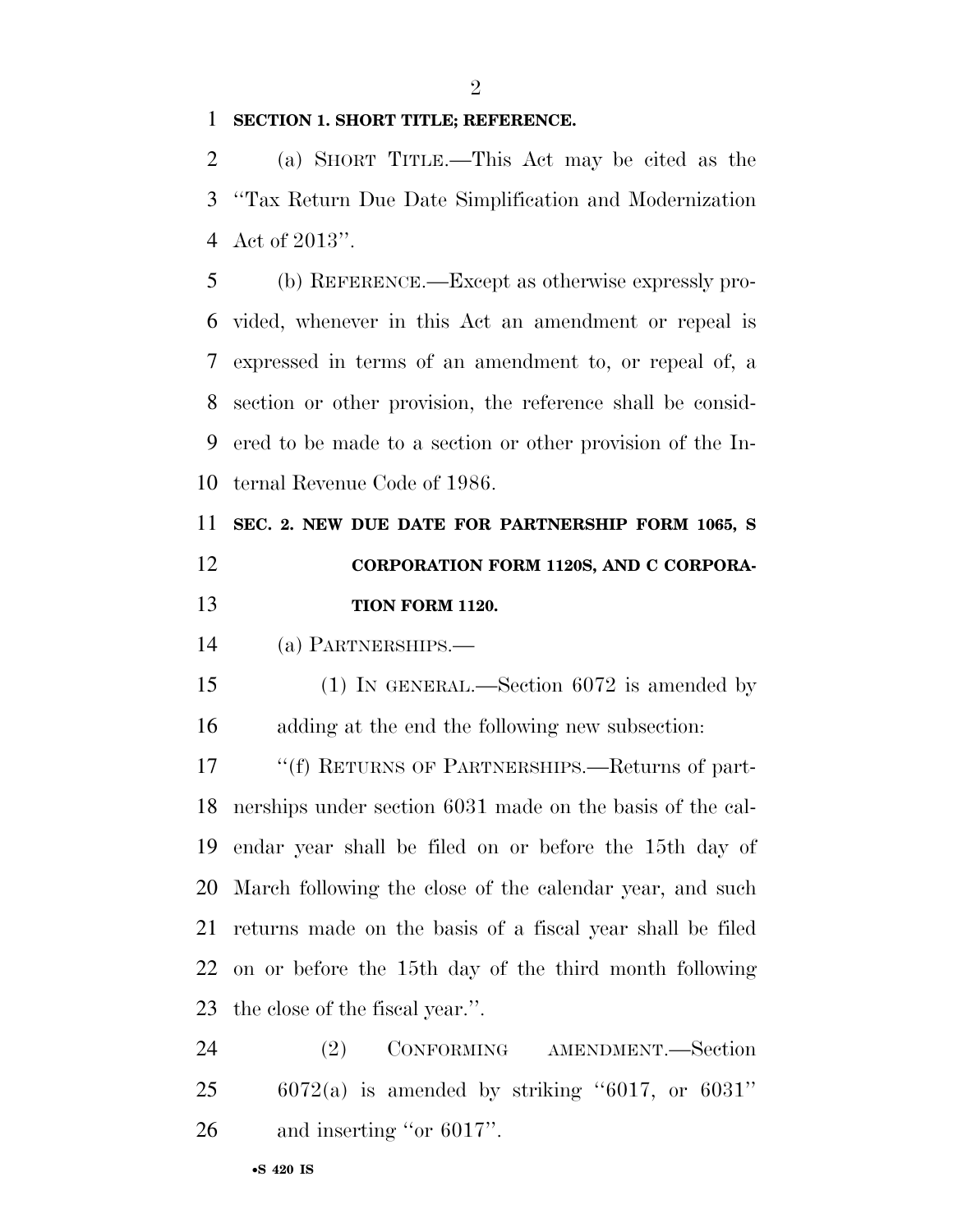(b) S CORPORATIONS.—

| 2              | $(1)$ In GENERAL.—So much of subsection (b) of    |
|----------------|---------------------------------------------------|
| 3 <sup>7</sup> | $6072$ as precedes the second sentence thereof is |
| $\overline{4}$ | amended to read as follows:                       |

 ''(b) RETURNS OF CERTAIN CORPORATIONS.—Re- turns of S corporations under sections 6012 and 6037 made on the basis of the calendar year shall be filed on or before the 31st day of March following the close of the calendar year, and such returns made on the basis of a fiscal year shall be filed on or before the last day of the third month following the close of the fiscal year.''.

| 12 | (2) CONFORMING AMENDMENTS.—                           |
|----|-------------------------------------------------------|
| 13 | $(A)$ Section 1362(b) is amended—                     |
| 14 | (i) by striking " $15th$ " each place it              |
| 15 | appears and inserting "last",                         |
| 16 | (ii) by striking " $2\frac{1}{2}$ " each place it ap- |
| 17 | pears and inserting "3", and                          |
| 18 | (iii) by striking "2 months and 15                    |
| 19 | days" in paragraph $(4)$ and inserting "3             |
| 20 | months".                                              |
| 21 | (B) Section $1362(d)(1)(C)(i)$ is amended             |
| 22 | by striking "15th" and inserting "last".              |
| 23 | (C) Section $1362(d)(1)(C)(ii)$ is amended            |
| 24 | by striking "such 15th day" and inserting "the        |
| 25 | last day of the 3d month thereof".                    |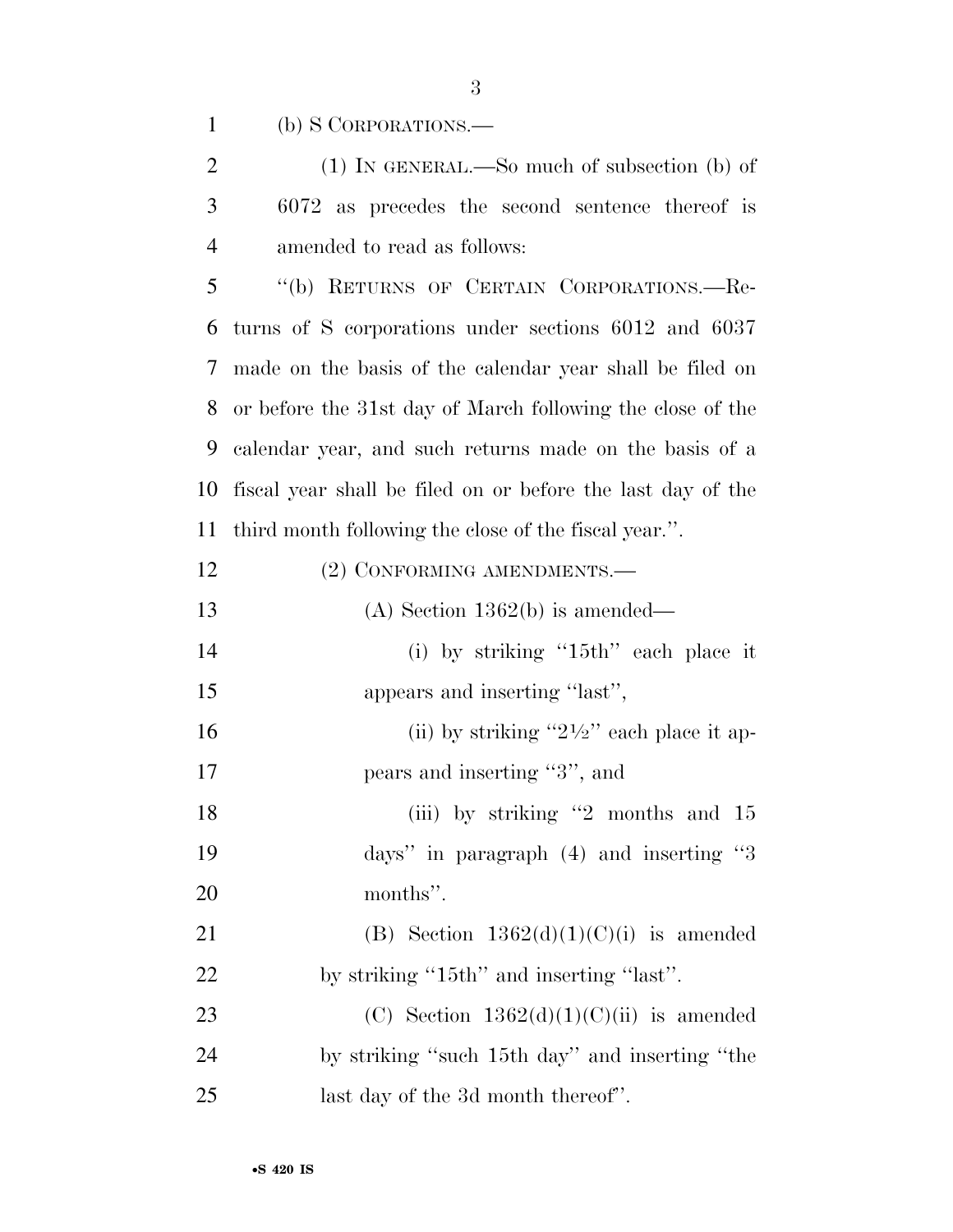(c) CONFORMING AMENDMENTS RELATING TO C CORPORATIONS.— 3 (1) Section  $170(a)(2)(B)$  is amended by strik- ing ''third month'' and inserting ''4th month''. (2) Section 563 is amended by striking ''third month'' each place it appears and inserting ''4th

month''.

8 (3) Section  $1354(d)(1)(B)(i)$  is amended by striking ''3d month'' and inserting ''4th month''.

 (4) Subsection (a) and (c) of section 6167 are each amended by striking ''third month'' and insert-12 ing "4th month".

13 (5) Section  $6425(a)(1)$  is amended by striking ''third month'' and inserting ''4th month''.

15 (6) Subsections (b)(2)(A), (g)(3), and (h)(1) of section 6655 are each amended by striking ''3rd 17 month" and inserting "4th month".

 (d) EFFECTIVE DATE.—The amendments made by this section shall apply to returns for taxable years begin-ning after December 31, 2013.

### **SEC. 3. MODIFICATION OF DUE DATES BY REGULATION.**

 In the case of returns for taxable years beginning after December 31, 2013, the Secretary of the Treasury or the Secretary's delegate shall modify appropriate regu-lations to provide as follows: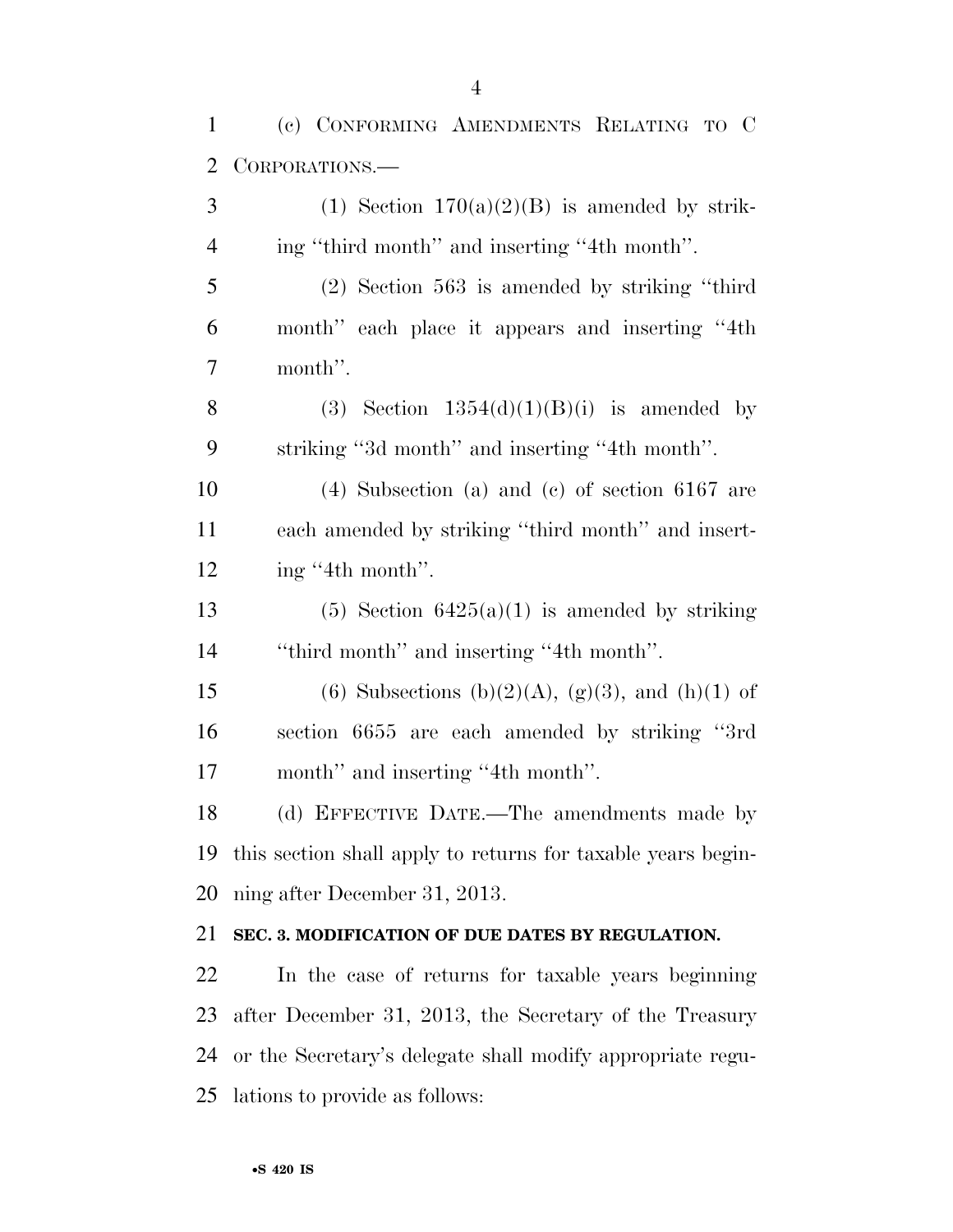(1) The maximum extension for the returns of partnerships filing Form 1065 shall be a 6-month period beginning on the due date for filing the re- turn (without regard to any extensions). (2) The maximum extension for the returns of 6 trusts and estates filing Form 1041 shall be a  $5\frac{1}{2}$ - month period beginning on the due date for filing the return (without regard to any extensions). (3) The maximum extension for the returns of employee benefit plans filing Form 5500 shall be an 11 automatic  $3\frac{1}{2}$ -month period beginning on the due date for filing the return (without regard to any ex- tensions). (4) The maximum extension for the Forms 990 (series) returns of organizations exempt from income tax shall be an automatic 6-month period beginning on the due date for filing the return (without regard to any extensions). (5) The maximum extension for the returns of organizations exempt from income tax that are re- quired to file Form 4720 returns of excise taxes shall be an automatic 6-month period beginning on the due date for filing the return (without regard to

any extensions).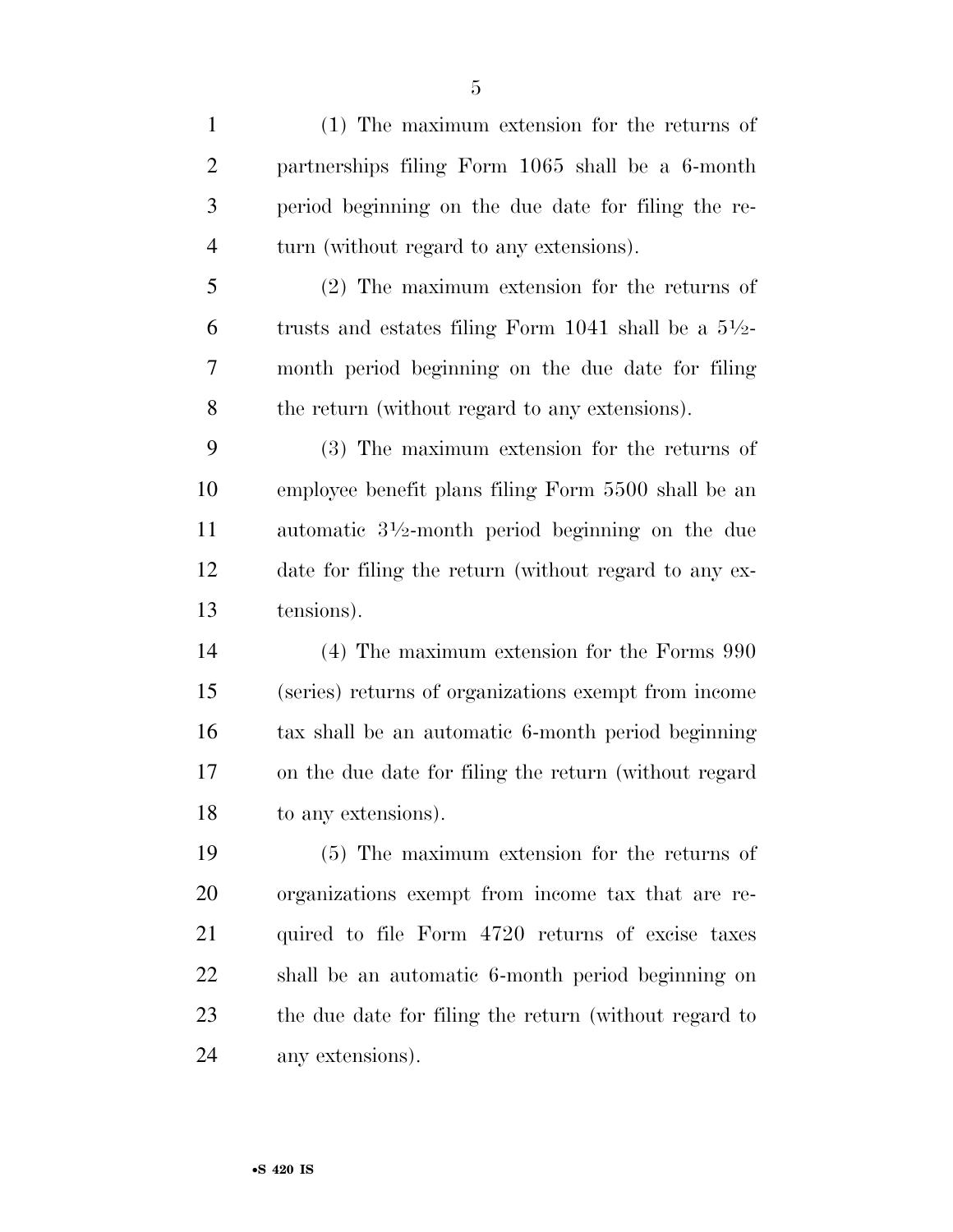| $\mathbf{1}$   | $(6)$ The maximum extension for the returns of         |
|----------------|--------------------------------------------------------|
| $\overline{c}$ | trusts required to file Form 5227 shall be an auto-    |
| $\mathfrak{Z}$ | matic 6-month period beginning on the due date for     |
| $\overline{4}$ | filing the return (without regard to any extensions).  |
| $\mathfrak{S}$ | (7) The maximum extension for the returns of           |
| 6              | Black Lung Benefit Trusts required to file Form        |
| 7              | 6069 returns of excise taxes shall be an automatic     |
| 8              | 6-month period beginning on the due date for filing    |
| 9              | the return (without regard to any extensions).         |
| 10             | $(8)$ The maximum extension for a taxpayer re-         |
| 11             | quired to file Form 8870 shall be an automatic 6-      |
| 12             | month period beginning on the due date for filing      |
| 13             | the return (without regard to any extensions).         |
| 14             | $(9)$ The due date of Form 3520–A, Annual In-          |
| 15             | formation Return of a Foreign Trust with a United      |
| 16             | States Owner, shall be the 15th day of the 4th         |
| 17             | month after the close of the trust's taxable year, and |
| 18             | the maximum extension shall be a 6-month period        |
| 19             | beginning on such day.                                 |
| 20             | $(10)$ The due date of Form TD F 90–22.1 (re-          |
| 21             | lating to Report of Foreign Bank and Financial Ac-     |
| 22             | counts) shall be April 15 with a maximum extension     |
| 23             | for a 6-month period ending on October 15, and         |
| 24             | with provision for an extension under rules similar    |
| 25             | to the rules of $26$ C.F.R. 1.6081–5. For any tax-     |